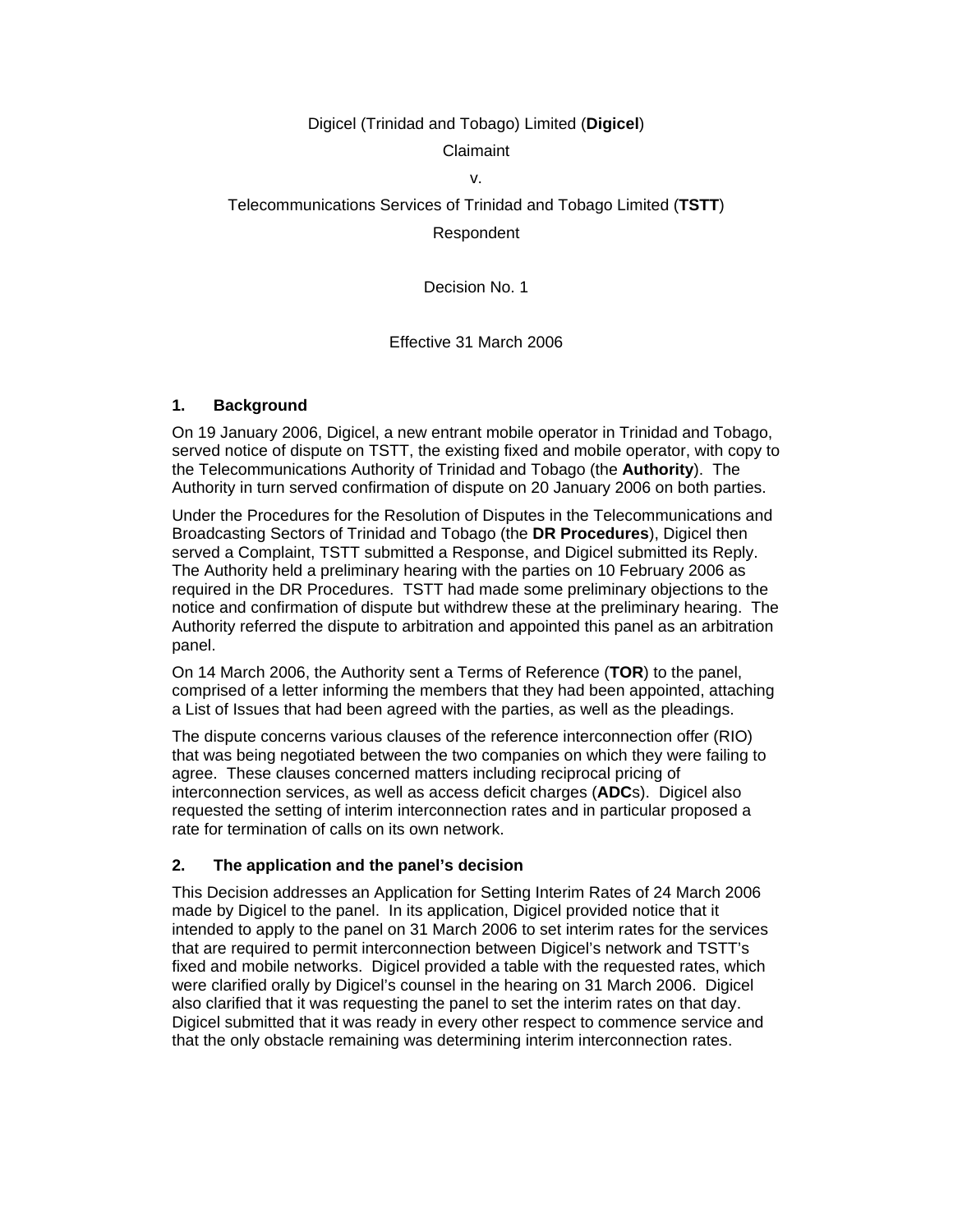For the reasons set forth in this Decision, the panel does not grant Digicel's application but provides for an interim procedure by which the matter can be properly considered. An outline of this Decision was briefly presented orally to the parties on 31 March 2006.

References in this Decision to "interim rates" or "interim interconnection agreement" are to rates or an agreement that would apply until revised in accordance with the principles to be ruled on by the panel in the dispute (reciprocal pricing, ADCs and the other matters on the List of Issues enclosed with the TOR). References to **the Act**  are to the Telecommunications Act of 2001, as amended in 2004.

In considering Digicel's application, the panel took into account the submissions of the parties, written and oral, and weighed two principal issues: on one hand, the manner in which materials have been put before the panel, as well as the adequacy of those materials, and on the other, the urgency of remedying the immediate problem.

#### **2.1 The material before the panel**

Without prejudice to its position on whether the panel has jurisdiction to make an interim order (see section 3 below), TSTT submitted that the material before the panel would be inadequate for making a decision. TSTT further submitted that making a decision on this basis would be arbitrary. For the reasons below, the panel is not convinced that it is appropriate in the circumstances to decide any interim rates on 31 March 2006. The panel agrees with TSTT that the material before the panel is inadequate, although in the panels' view not so inadequate that a decision based on it would be arbitrary.

There is a clear cost-based approach to interconnection pricing expressed in section 14 of Schedule H to the parties' Concessions. The application for interim rates presents vague, unsubstantiated claims about Digicel's price proposals being 20- 40% below costs yet offers no information about its costs. There is no information before the panel about TSTT's costs either although TSTT claims to have what its consultant has advised is a "sophisticated cost model that reflects standard costing principles and methodologies and is generally consistent with international best practices" (NERA report of 10 February 2006 in section V). Neither this model, nor a description of it nor its assumptions has been put before the panel.

Benchmark information has been provided by both parties, but it is unclear why it should be viewed as based on costs, for example as is suggested without justification in Digicel's pleadings with respect to European mobile termination rates. It is not clear, further, that the benchmark information that has been swapped by the parties and their consultants was prepared for the purposes of a decision regarding any prices, or whether it was prepared as contextual background to the negotiations over Digicel's interim mobile termination rate. It is also not clear as a formal matter whether it was presented as expert evidence intended for a dispute resolution panel, or merely views of a consultant provided to a client.

Furthermore, the application for interim pricing itself appends a negotiating letter from Digicel to TSTT and a negotiating reply from TSTT. The application is simply a cut and paste of the former letter, complete with "absolute limit" positioning in the summary at the end. This panel does not intend to be hurried into decisions in this manner.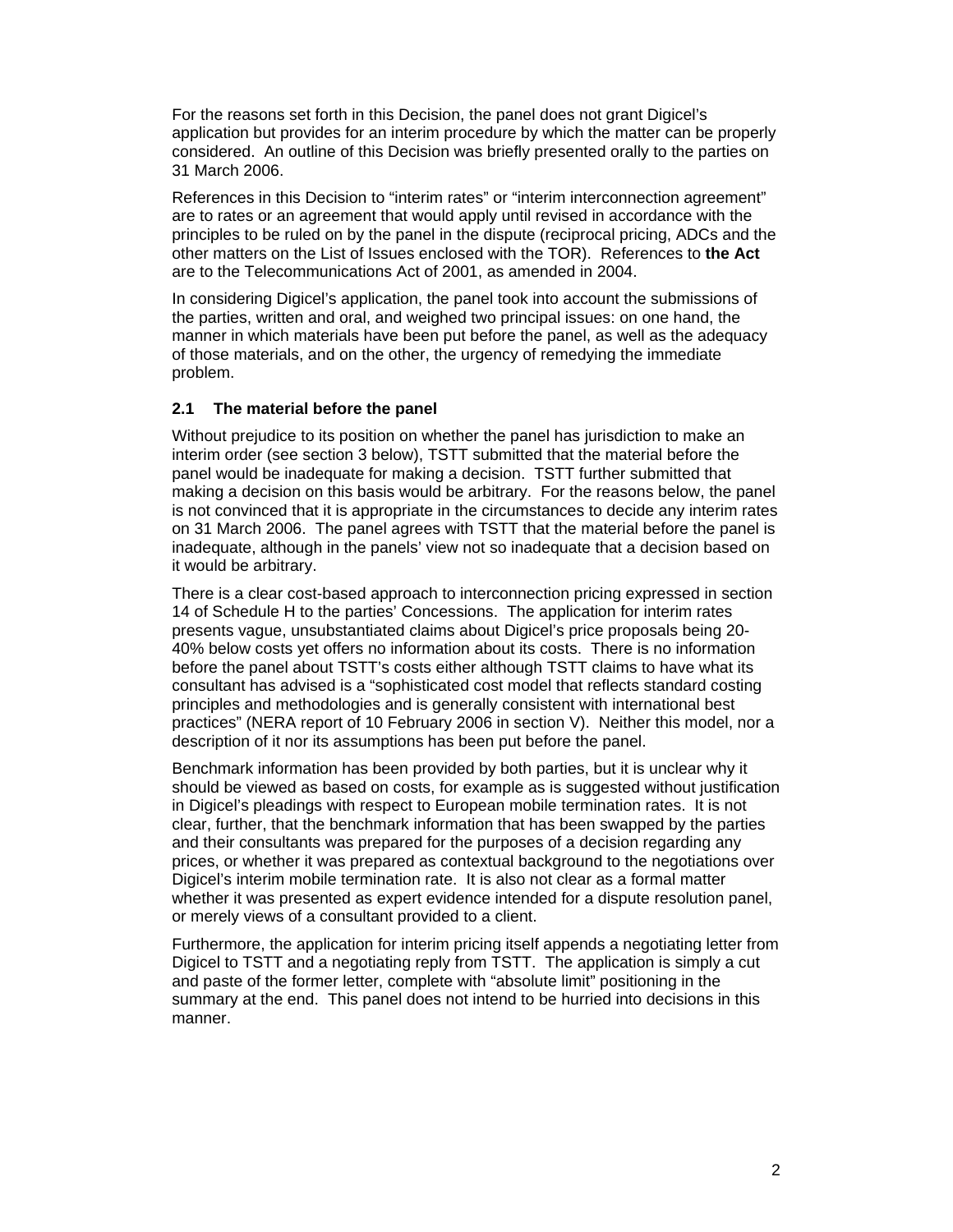## **2.2 The urgency of the matter**

Digicel's Complaint referred to delay as "extremely damaging to the people of Trinidad & Tobago and Digicel" (page 18). There are public policy concerns in ensuring that interconnection is established promptly. These are clear from the Act. However, it is difficult to see how a short delay of two or three weeks for a new mobile phone service would be "extremely damaging" to the population. There is no suggestion of ending the liberalisation process, closing the interconnection and abandoning competition.

Regarding damage to itself, Digicel has described in general terms that it has incurred and is incurring by the day substantial financing and operational costs, as set out in paragraph 16 of its Submissions on the Timing of Consideration of the Application to Set Interim Rates, submitted to the panel on 29 March 2006. The panel is aware of the realities of business, and that delay in starting a service on schedule can impose major costs on a company, not to mention potential loss of momentum in a marketing campaign and wasted investment.

Nevertheless, the application for interim pricing, while long on detail of the history of the interconnection negotiations, is short on detail of the harm to Digicel of some delay. Digicel may be ready at a network and operational level to offer services, but readiness alone does not provide sufficient indication of the level of urgency. While Digicel may consider this to be self evident, Digicel has not actually put before the panel any detail or scale of the damage that it faces due to delay.

## **2.3 Addressing urgency with sufficient due process**

Nevertheless, the matter clearly has some urgency about it. Having considered all of the foregoing matters and all other points discussed between the parties and the panel on 31 March 2006, the panel concludes that a delay of about two weeks is appropriate to provide the parties the opportunity to formulate submissions and expert evidence for the specific purpose of addressing this application.

The interim procedure ordered at the end of this Decision provides for a rapid but reasonable procedure to accomplish this. The parties and their consultants have already done a large amount of work on this matter in their original Claim, Response and Reply. The procedure provided should put them in a position to meet the timetable contemplated.

In reviewing the parties' submissions, the panel will be interested in information about each of Digicel's and TSTT's costs, as well as statements by experts concerning the appropriateness of any assumptions and allocations used in modelling such costs. Naturally the panel will take into account the fact that none of the costs has been, so far as the panel is aware, determined in accordance with a costing methodology determined by the Authority (section 14.1 of Schedule H to the Concessions).

The panel will therefore also be interested in benchmarks based on costs, although the panel will also take into account the fact that no such benchmarks have been, so far as the panel is aware, determined by the Authority (section 14.2 of Schedule H). If there is a lack of benchmarks directly based on costs, the panel will be interested in benchmarks where there is reason to believe they approximate to or towards costs (e.g., due to competitive effects in the given market or some other reason). As has been recognized in the submissions, the more relevant the benchmarks are to the market and operator concerned, the more they may be given consideration.

The above indications are intended to follow the spirit of section 14 of Schedule H of the Concessions where compliance with the letter is simply not possible.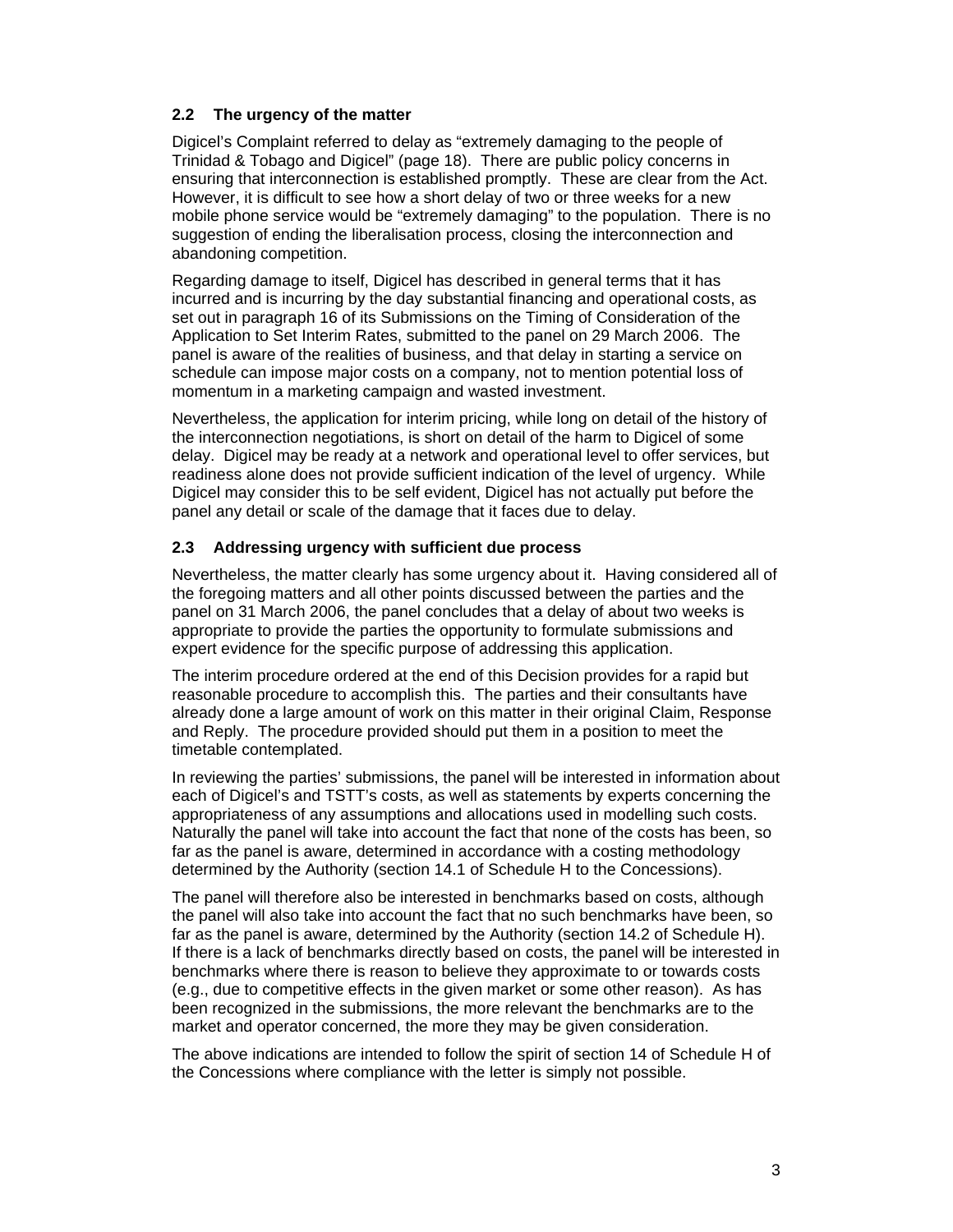The panel will be interested in parties' submissions concerning what pricing elements are as a practical matter necessary to establish interim interconnection, enabling service on an effective commercial basis. In relation to this, the panel would be interested in the likelihood of whether, if only Digicel's interim mobile termination rate were determined, the failure to conclude an interim interconnection agreement enabling commercial operations to start will be resolved or is likely to persist. Lastly, the panel will also be interested in the level of urgency (or not) of setting interim interconnection rates at all.

Consensus between the parties on any interim rates, or ranges of such rates, is likely to assist the panel in reducing the potential breadth of reasonable interpretations it may make of the material put before it.

#### **3. Power and jurisdiction**

#### **3.1 Submissions concerning jurisdiction**

#### **(a) TSTT's submissions**

TSTT submitted that the panel does not have power or jurisdiction to make an interim order setting interconnection rates, or at least not for rates other than Digicel's interim mobile termination rate. In brief summary, TSTT's main arguments were:

- (i) The power to make (or to confer on others the power to make) interim orders is quite different from and much more than the mere establishing of procedures. Section 82 of the Act only gave the Authority power to do the latter. There is no rule of statutory interpretation or construction that says a power can be implied by silence.
- (ii) Even if the panel had powers to make interim orders, interconnection rates were not an issue in the dispute. It would be illegal to set rates in a dispute in which rates were not an issue, and the application was effectively a pre-emptive strike by Digicel.
- (iii) Even if the panel had powers to make interim orders, section 2.10.6 of the DR Procedures required any interim order to be "appropriate in the circumstances in accordance with the Telecommunications Act, any regulation or instrument made pursuant to the Telecommunications Act, or any other applicable law". Since no such Act, regulation, instrument or other applicable law existed providing for an interim order on interconnection rates or guiding on what it might address, no such interim order could be made.

#### **(b) Digicel's submissions**

Digicel submitted that:

- (i) The silence in section 82 of the Act did not prevent the Authority from exercising its discretion to establish a suitable dispute resolution process. In exercising its discretion, the Authority had established a process by which the panel had the power to make interim orders.
- (ii) Interconnection rates were indeed an issue in the dispute, as Digicel had requested interim interconnection rates.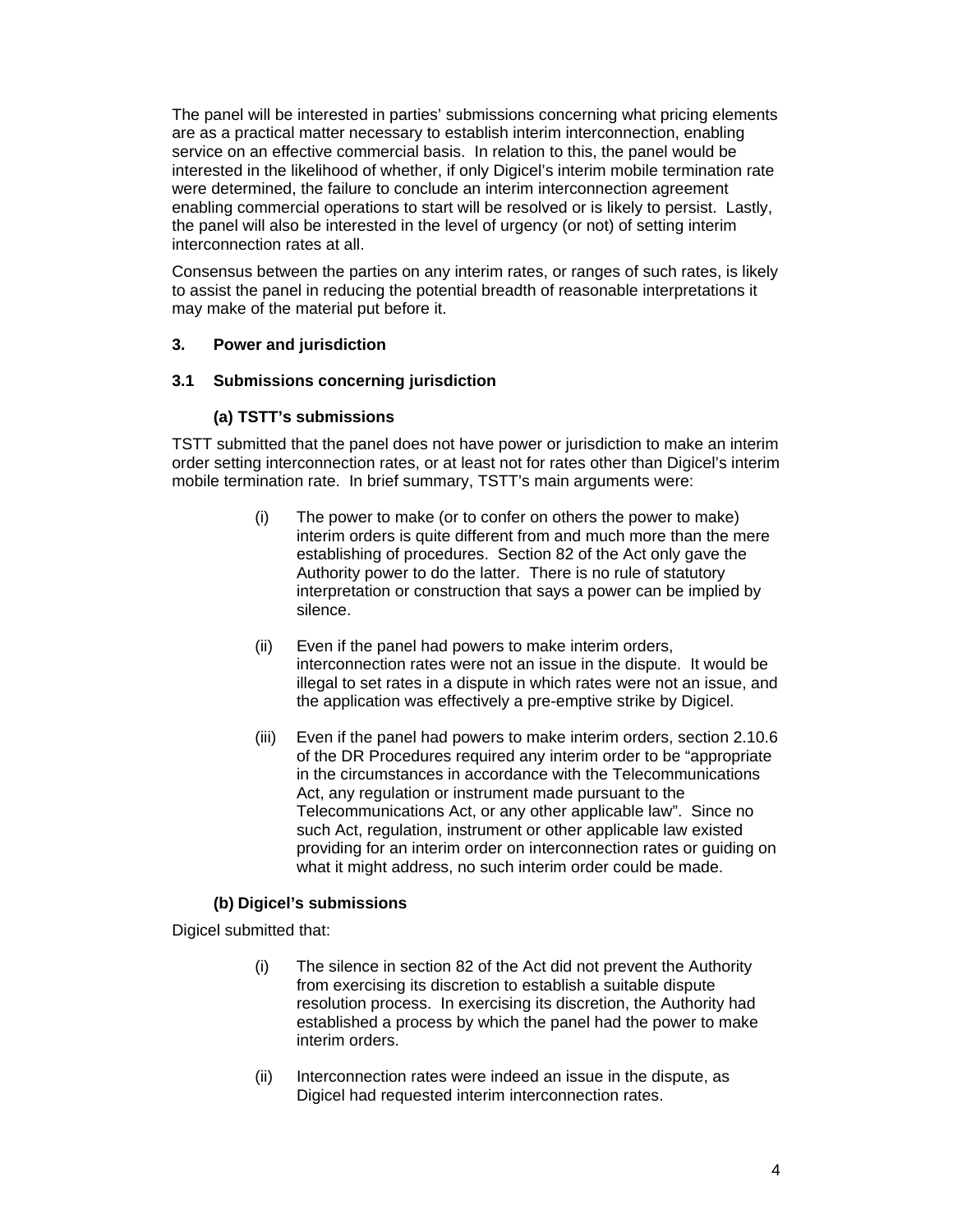(iii) The preamble of the Act made it clear that the purpose was to oversee the sector's transformation from virtual monopoly to a competitive environment. The power to make interim orders was necessary to accomplish this as illustrated by Digicel's current situation.

#### **(c) The panel's conclusion**

The panel concludes that it has jurisdiction to hear Digicel's application. The panel's conclusion is based on consideration of the parties' representations and submissions in writing in these proceedings, and orally on 31 March 2006. The primary reasoning of the panel on jurisdictional matters is set out in the remainder of this section 3.

In summary, the Act provides for the Authority to establish a dispute resolution process in order to address a problem: the need for prompt resolution of failures to conclude interconnection agreements, and prompt resolution of disputes over them after they have been entered into. If the panel could not act on an interim basis, that purpose would be frustrated in situations of urgency.

#### **3.2 The purpose of the DR Procedures**

This dispute resolution panel has been constituted under the DR Procedures which were established by the Authority under section 82 of the Act. The panel notes that TSTT "reserves its position on whether the DR Procedures issued by the Authority is intra vires" (paragraph 24 of TSTT's Response).

Section 82(1) of the Act requires the Authority to:

establish a dispute resolution process to be utilized in the event of a complaint or dispute arising between parties in respect of any matter to which section … 25(2)(h) applies …, or in respect of any other matter that the Authority considers appropriate for dispute resolution.

Paragraph (h) of section 25(2) of the Act requires the Authority to require Concessionaires to:

> submit to the Authority for prompt resolution, in accordance with such procedures as the Authority may adopt, any disputes that may arise between Concessionaires relating to any aspect of interconnection, including the failure to conclude an agreement made pursuant to paragraph (e), or disputes as to price and any technical or other term and condition for any element of interconnection.

Paragraph (e) of section 25(2) requires the Authority to require Concessionaires to:

promptly negotiate, upon the request of another Concessionaire…and endeavour to conclude, subject to paragraph (h), an agreement with regard to prices and the technical and other terms and conditions of the elements of interconnection;

Interconnection is defined in section 2(1) of the Act as:

the linking of public telecommunications networks and public telecommunications services, to allow the users of one provider of a public telecommunications service to communicate with the users of another provider of a public telecommunications service, and to access the services provided by such other provider.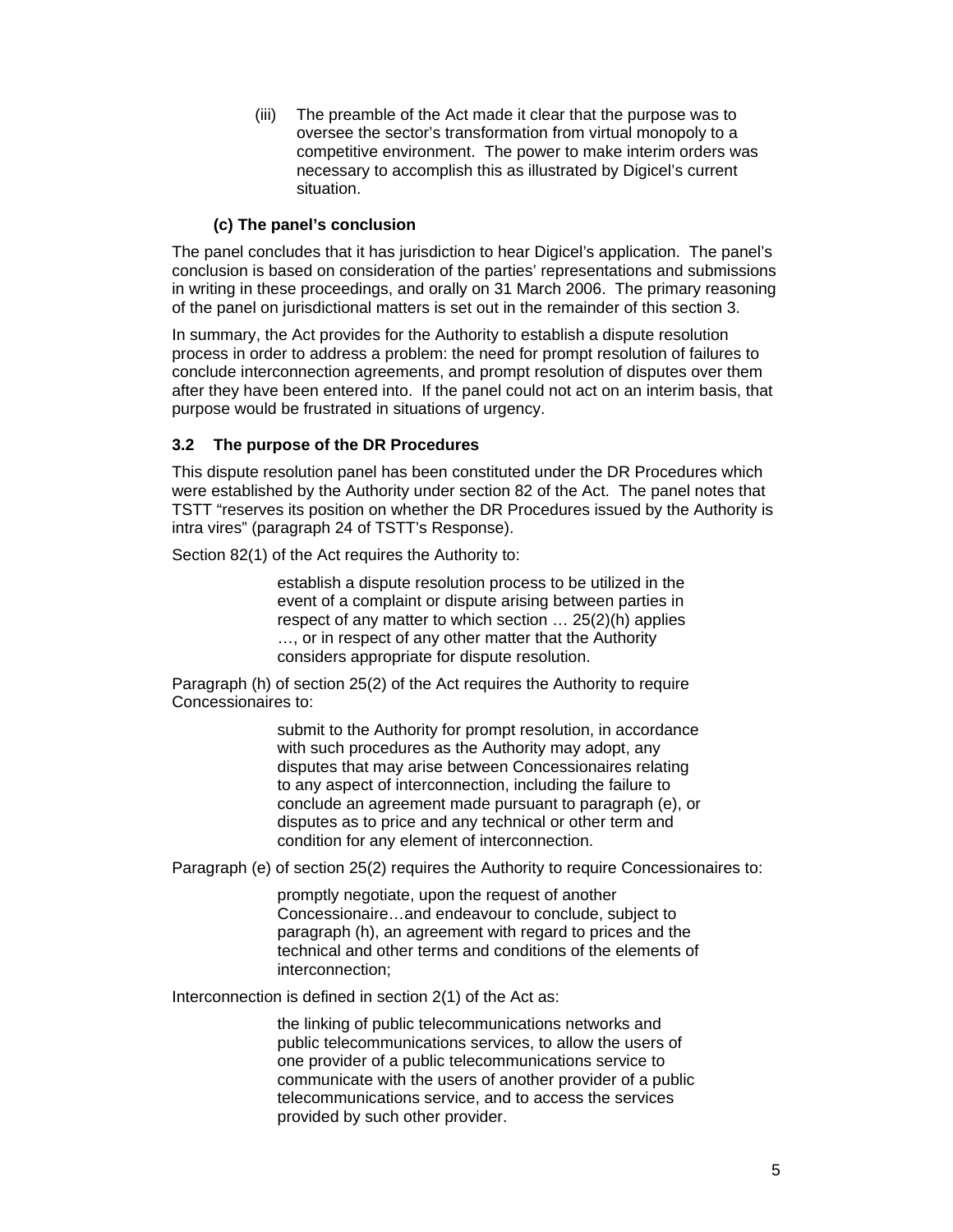The panel, taking account of the pleadings and the submissions of the parties at the hearing on 31 March 2006, determines certain relevant facts concerning interconnection as follows.

Customers of one network cannot call a customer of another network until the two networks are interconnected. Interconnection is particularly crucial for a new operator. A new operator needs to be able to sell its services to customers who, at least until the operator gains a substantial share of the market, will for the most part want to call or be called by the larger number of customers of the existing operator. Until this can happen, its business is not commercially viable.

Interconnection agreements concern the terms and conditions, including rates, governing the interconnection. Put very simply, the rates involved in interconnection include those charged by an operator to receive or transit calls and messages on its network originating from customers of another operator.

Interconnection rates typically constitute a large proportion of an operator's revenues and, when it is paying them to another operator, of its costs. They have therefore a major impact on the retail prices that the operator can set and its financial planning. Setting the interconnection rates is centrally important for commencing service to customers on an effective commercial basis. If all material network and operational aspects of interconnection are ready, the persisting absence of an interconnection agreement is a major obstacle to a new operator's ability to begin providing the service. The requirement to negotiate promptly in section 25(2)(e) and the dispute resolution provisions of sections 25(2)(h) and 82(1) appear to be intended to address this obstacle.

Further, section A49 of the Concessions of each of Digicel and TSTT provides that:

Any dispute on matters relating to the requirements of this Concession or the Act shall be referred to the Authority for determination in accordance with such dispute resolution process as established by the Authority under the Act. The Concessionaire expressly agrees and acknowledges that it shall, as set forth within the provisions of such dispute resolution process, be bound by any decision or award made in such process.

Addressing interconnection disputes specifically, section 29 of Schedule H to the Concession of each of Digicel and TSTT provides that:

> all disputes regarding interconnection shall be submitted to the Authority for resolution in the manner specified within the dispute resolution process established by the Authority under section 82 of the Act.

In the panel's opinion, these provisions together with sections 82(1) and 25(2)(h) of the Act evidence an unambiguous intention to have the Authority establish a dispute resolution process which would be effective in ensuring prompt interconnection where operators have failed to conclude an agreement.

The Authority has established a dispute resolution process, and it is set forth in the DR Procedures.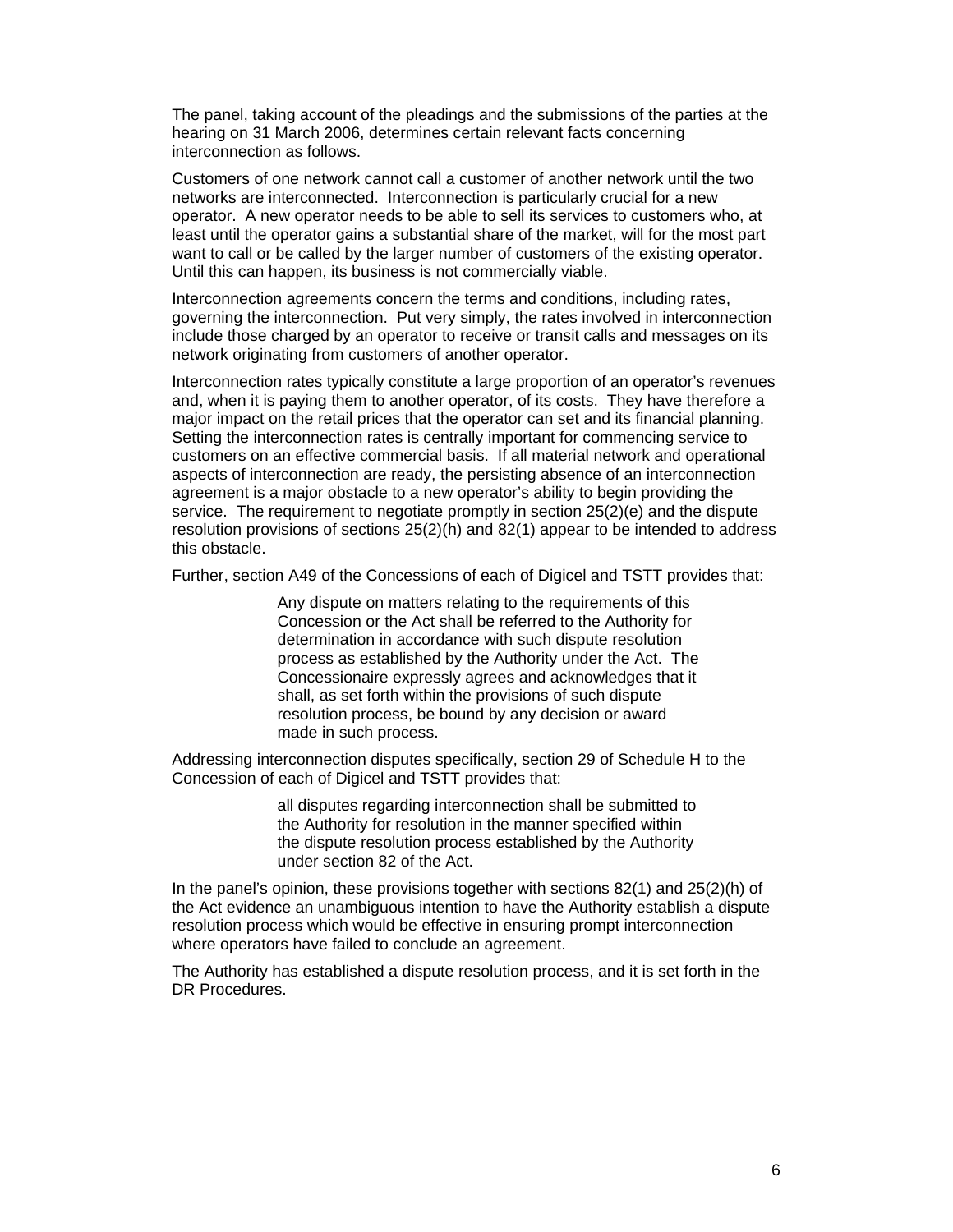#### **3.3 Situations of urgency**

Section 2.10.9 of the DR Procedures requires the resolution of interconnection disputes that are referred to the arbitration process within three months of the issuance of the TOR by the Authority. A three month deadline may generally seem to be relatively prompt, particularly given the complexity of matters often at stake in an interconnection dispute.

Nevertheless, according to the DR Procedures, the three month period only commences after consecutive periods during which the complainant issues a notice of dispute, the Authority issues a confirmation of dispute, the complainant presents its complaint, the respondent presents its response, the complainant presents a reply, the Authority holds a preliminary hearing, determines whether to refer to mediation or arbitration, and then it must still seek and engage arbitrators and send them the TOR. This amounts to a potential period of several weeks before the three month period commences. In the case before us it took less than 8 weeks.

Three months from the date of issuance of the TOR may be viewed as prompt in many cases. It is entirely possible, however, that an ongoing failure to conclude an interconnection agreement becomes such an urgent problem that it needs resolution earlier than the end of the three month period. Where the failure to conclude the interconnection agreement is preventing the commencement of services by an operator that has made large investments and is ready in all other material respects to get going – and is incurring significant losses by the day because of the delay – it is likely to be one such situation. There may be others.

Without the ability to make interim measures enabling interconnection, situations of urgency could not be addressed and the procedures would be ineffective precisely when they are most needed. The problem that is intended by the Act to be solved would not be solved.

Section 82 of the Act leaves it to the Authority to design the dispute resolution process (although of course in accordance with applicable law). After all, the role of the Authority expressed in the Act's preamble is "to guide the sector's transformation from virtual monopoly, in which Telecommunications Services of Trinidad and Tobago is the principal provider of telecommunications services, to a competitive environment."

The Authority has seen fit to establish the DR Procedures. In accordance with their obligations in section A49 of their Concessions, which were signed by the parties, the parties "shall, as set forth within the provisions of such dispute resolution process, be bound by any decision or award made in such process". The DR Procedures provide in section 2.10.6 that:

> Subject to any applicable law, the arbitration panel shall have the power to make any interim or conservatory order as it deems appropriate in the circumstances in accordance with the Act, any regulation or instrument made pursuant to the Act, or any other applicable law. The arbitration panel shall give reasons in writing for the making of any such order. Such orders shall be binding on the parties.

The Act does not expressly provide for power to make interim orders. Nor in fact does it expressly provide for power to make final orders. The reasoning submitted by TSTT could only lead to the conclusion that no dispute resolution process before the panel could result in decisions binding the parties – even on a final basis. Since this would undermine the resolution of the disputes referred to in the Act, the silence on this issue would undermine the explicit purpose of "resolving" disputes.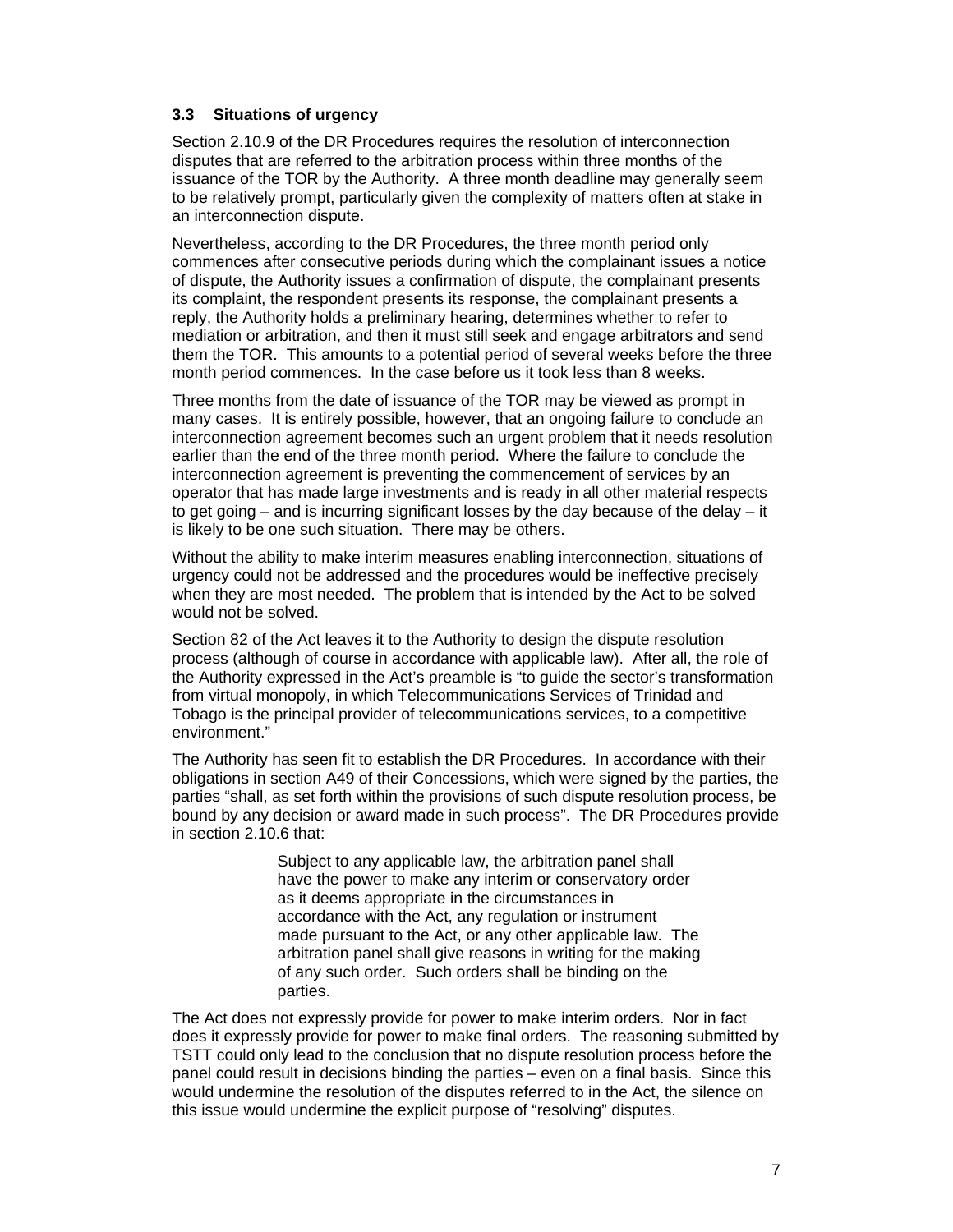The panel is of the view that it can make awards (i.e., findings or decisions upon submissions) in this arbitration. This view is fortified by the provisions of section 45(2) of the Interpretation Act Chapter 3:01 which states as follows:

> Where a written law empowers any person or authority to do any act or thing, all such powers shall be deemed to be also given as are reasonably necessary to enable that person or authority to do that act or thing.

This is further reflected in the preamble of the Act ("to establish a comprehensive and modern legal framework for an open telecommunications sector") and is clearly the intention of the DR Procedures. The panel also observes that such provision is consistent with procedures in numerous other countries which have undertaken the liberalization of the telecommunications sector.

There are two further reasons why the panel is of the opinion that it has jurisdiction to hear Digicel's application even if TSTT were correct and the panel had no powers derived from the Act to make interim orders.

First, the panel has been constituted under a dispute resolution process established by the Authority, one which appears to be contemplated by the Act. As mentioned above with respect to such a dispute resolution process, section A49 of the Concessions provides:

> The Concessionaire expressly agrees and acknowledges that it shall, as set forth within the provisions of such dispute resolution process, be bound by any decision or award made in such process.

In its opinion, a decision of the panel, whether interim or final, would qualify as "any decision or award made in such process." Thus even were the panel not to have direct power to bind the parties, the decisions resulting from its procedures have the effect of establishing for the parties binding obligations owed to the Minister of Public Administration and Information. Failure to comply with such obligations would be a breach of the Concessions and, were it considered "material", would permit the Minister or Authority, whichever is appropriate under the relevant provisions of the Act, to exercise the remedies under section A25 of the Concession.

Second, and lastly, the panel has been established to resolve interconnection disputes. Under section 2.10.12 of the DR Procedures:

> The arbitration panel may as part of its Decision or otherwise at its discretion, recommend to the Authority any action within the provisions of the Act.

The Authority has certain powers under section 30 of Schedule H to the Concessions with respect to interim measures: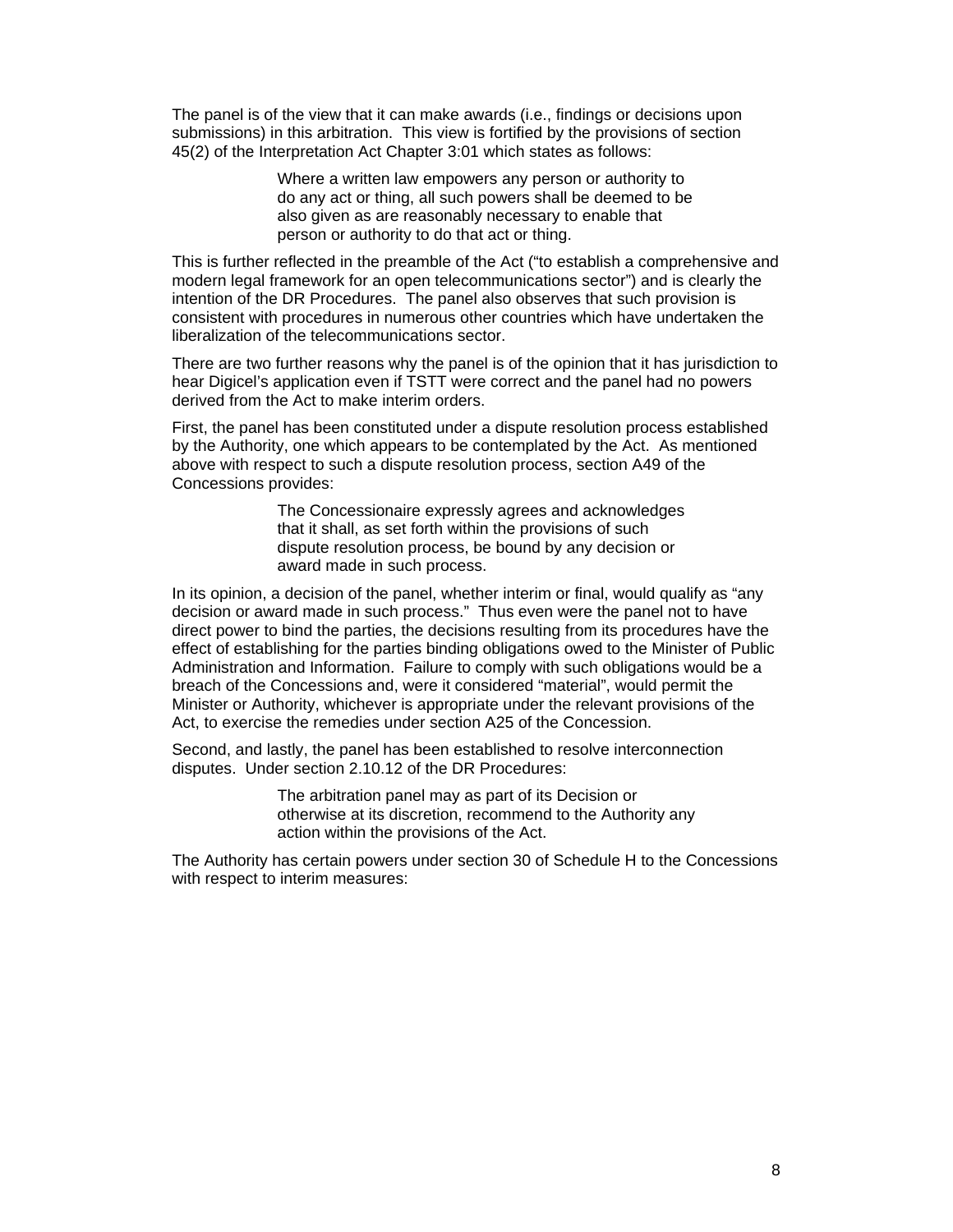The Authority may in relation to any dispute referred under this Schedule [i.e., interconnection disputes], direct that the parties shall implement such reasonable interim arrangement for interconnection as the Authority considers appropriate having regard to the nature of the dispute. Such arrangement may include prices and any other term or conditions for interconnection and the Authority shall be entitled to consider such submissions as may be made by the parties in the formulation of such arrangement, subject to such timeframes for submissions as the Authority shall in its sole discretion set. The arrangement shall be instituted by the parties within a reasonable period as set by the Authority and shall continue until such time as the dispute has been finally settled.

In the circumstances and in recognition of the Authority's powers referred to above, the panel may choose to confine itself to just making recommendations to the Authority rather than making an order or orders per se. There can be no dispute that the panel can make recommendations to the Authority though of course there can be no assurance that the Authority would follow such a recommendation.

For all of the reasons above in this section, the panel's interpretation of the Act, the Concessions and the DR Procedures leads it to the opinion that it has jurisdiction to hear Digicel's application, and make decisions and/or recommendations in respect of it.

#### **3.4 Scope of the dispute**

The panel's powers are limited to the dispute referred to it. The panel cannot pronounce on disputes that are not referred to it. The question, then, is what is the dispute that has been referred to the panel.

The suggestion that interconnection rates (other than Digicel's interim termination rate) are not a matter in this dispute relates to the TOR provided to the panel. The TOR include the pleadings.

The precise subject of disagreement in the pleadings is not entirely clear. In paragraphs 32 and 33 of its Reply, Digicel stated:

> 32. Digicel's termination rates are not in issue at this point in time. They are still the subject of negotiations with TSTT and they have not been submitted to the DRP and do not form part of this Complaint No. TATT 4/7/06/1…

> 33. The DRP Panel is not being asked at this time nor in this Complaint to establish interconnection rates in Trinidad and Tobago save for an interim mobile termination rate of US\$0.181 per minute for Digicel that may be adjusted retrospectively when the final rates have been agreed between Digicel and TSTT.

While the above appears to be compelling evidence that interconnection rates are not a matter in this dispute, the original paragraph headed "Tariff Schedule" in Digicel's Complaint, as subsequently repeated in the List of Issues, requested the setting of "interim interconnection rates" and then went on to refer "in particular" to a specific price for its own termination rate. This could be read to suggest that other interim interconnection rates required resolution and that Digicel had a specific proposal in respect of its own mobile termination rate.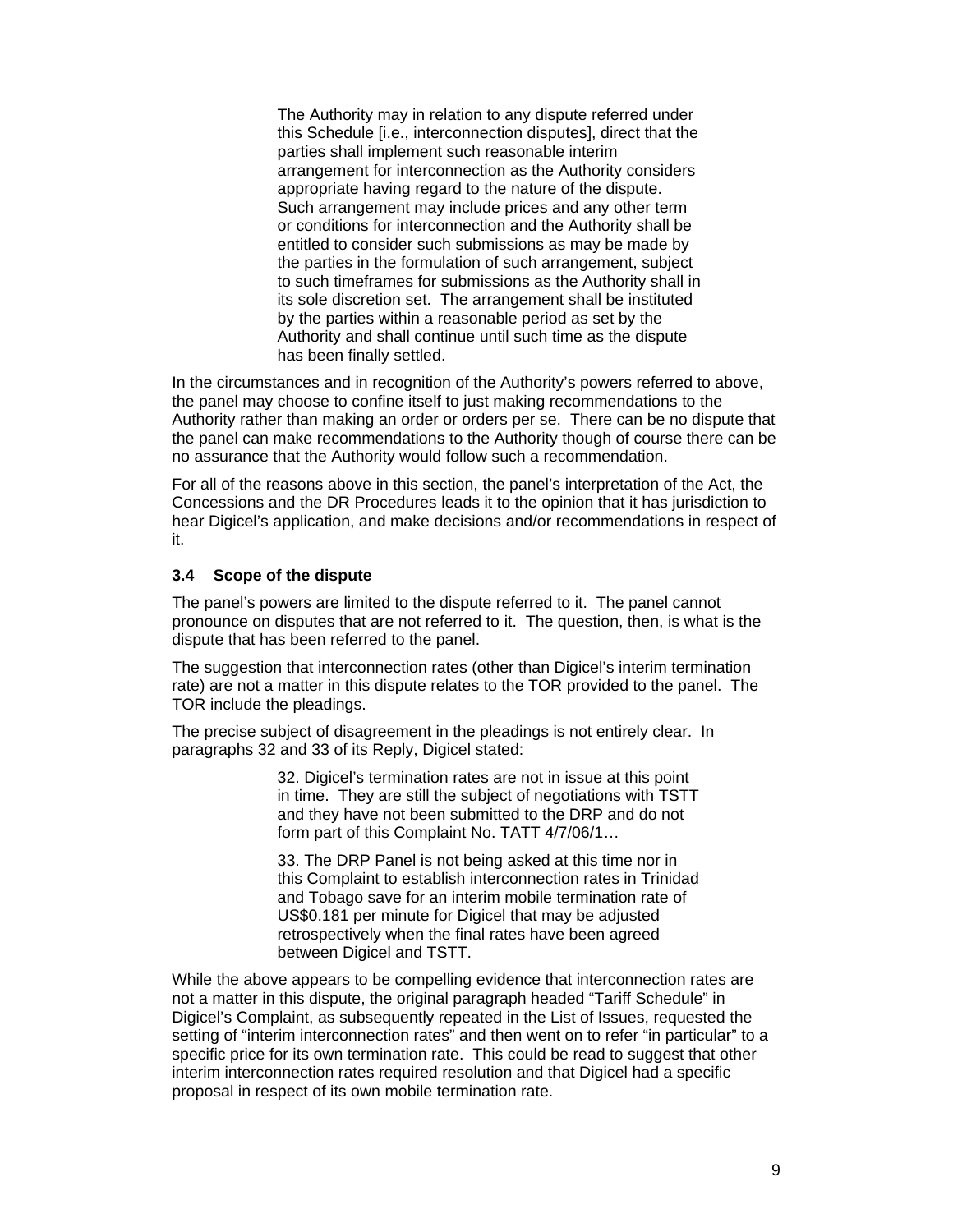The panel cannot comment on the fact that Digicel has apparently initiated a separate dispute process regarding TSTT's long term fixed termination rate because the panel has not seen the pleadings. Nevertheless, the filing of a separate dispute over long term fixed interconnection rates would not necessarily mean that TSTT's interim fixed termination rate is not one of the interim interconnection rates in respect of which Digicel requests resolution in the dispute before the panel.

What is missing in the detailed question about precisely which rates, if any, are in dispute is the wider perspective from the point of view of the Act. While the individual points between the parties are important, what matters is the nature of the failure to conclude an agreement before the panel and what is necessary to resolve that failure.

It is plain from the parties' submissions that what is fundamentally at stake here is the failure to conclude an interconnection agreement on interim rates to enable services to commence – and the consequent idleness of Digicel's network and investment. The paragraph headed "Tariff Schedule" in Digicel's Complaint claims that:

> It would be extremely damaging to the people of Trinidad & Tobago and Digicel if there is further delay to interconnection and the liberalisation process due to any delay in establishing pricing for interconnection services. In order to ensure that the interconnection process is not delayed Digicel request that interim interconnect rates be put in place...

Where a dispute concerns an existing business and legal relationship and, for example, alleged breaches of contractual obligations, it is more feasible to identify all of the factual and legal allegations at stake. These can be stated clearly in pleadings, and a case can be restricted to only those points expressly articulated. Each can be treated in its turn on the merits.

A failure to conclude an agreement is a different form of dispute. It needs to be met with prompt resolution enabling interconnection to go ahead and services to be provided on an effective commercial basis. The issues not agreed may be a moving target, as appears to be the case here. At the time of Digicel's Complaint, the only price relating to the failure to conclude an interconnection agreement may have been Digicel's mobile termination rate, with the others appearing to be possible to negotiate. Yet it is also suggested in the pleadings that this rate – and the blockage over it – relates closely to TSTT's mobile and fixed termination rates.

It is not clear to the panel from the parties' submissions that interim interconnection can be achieved by addressing only one point of disagreement while other essential points are left outstanding. Even if it were clear that Digicel's interim termination rate were the only interim price the panel was requested to set at the outset of the dispute, it may not be the only matter that must be addressed to remedy the failure to conclude an interim interconnection agreement. Interconnection is not possible on an effective basis with one party's interim rate dangling out there alone.

Were Digicel's interim termination rate the only matter to be addressed while the parties continue to fail to agree on the other interim rates, it could be that there would be no interconnection agreement – not even an interim one – even after the panel rules on the reciprocal pricing, ADC and other questions in the main dispute. This would surely be an anomalous result that cannot have been intended by the Act or the DR Procedures.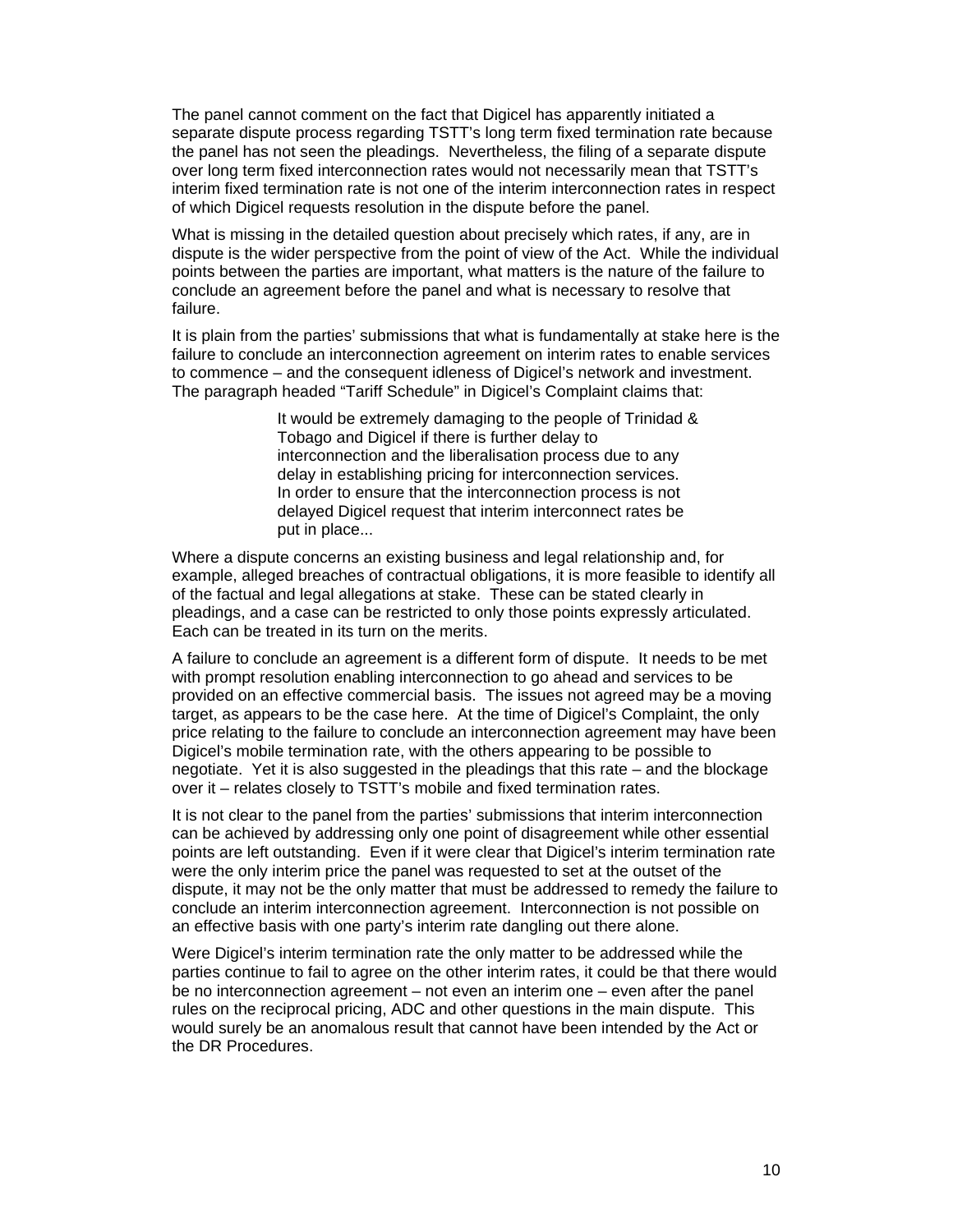None of this is to suggest that the panel is willing to allow the reopening of the TOR and extension to any new subject that a party raises on a whim. That would not even be a matter for the panel. It was for the Authority to set the TOR when it established the panel. What the panel is concerned about, however, are the elements necessary to achieve an interim interconnection agreement enabling a new entrant to provide services on a commercially effective basis. It is for that reason that the panel is interested, as mentioned in section 2.3, in whether setting only Digicel's termination rate will accomplish this, or whether the other rates also need to be established as asserted by Digicel in its application.

The purpose of carefully defining the scope of a dispute in a TOR for a dispute resolution panel concerns due process. It protects the parties from abuse of process and the drip-drip-drip of new issues disrupting that process. There is an "overriding need" to ensure that if the other interconnection rates are clearly still unresolved, whether on an interim basis or otherwise, both parties "are afforded adequate opportunity to present their position in a fair, objective and non-discriminatory manner, observing due process." (Section 2.10.3 of the DR Procedures.) The interim procedure provided for by this Decision, as explained above in section 2.3, is intended to ensure that due process is not compromised.

The panel reads the TOR as concerning a request for such interim interconnection rates as are necessary to achieve interconnection until the panel rules on the principles (reciprocal pricing, ADC and other matters) and the parties negotiate their own deal within that framework or initiate a separate, later proceeding to seek the setting of such rates on a longer term basis.

#### **3.5 Lack of primary and secondary legislation**

With respect to TSTT's third submission concerning the requirement in section 2.10.6 of the DR Procedures that any interim order be "in accordance with the Act, any regulation or instrument made pursuant to the Act, or any other applicable law", it will be clear by now from the previous sections that this panel has the necessary jurisdiction, including power to make findings, decisions and/or awards. Resolution of a failure to conclude an interconnection agreement promptly is the issue and the panel is of the view that the Act and the Concessions provide the necessary framework for the panel to hear the dispute.

#### **4. Sender-keeps-all stop-gap measure**

As noted above, from the panel's review of the pleadings and consideration of the oral submissions made on 31 March 2006, it appears urgent to enable Digicel to commence some form of interconnection as quickly as possible even if interim rates cannot be set as of 31 March 2006. Accordingly, a sender-keeps-all arrangement is provided for in the order below until interim rates are put in place.

A sender-keeps-all measure has inherent limitations – for both parties – on their ability to plan retail pricing strategy and other financial items since neither knows yet what its interconnection revenues and costs will be. Nevertheless, in this case, better something than nothing. Digicel has the option to proceed on the basis of sender-keeps-all for a short period but remains free to wait until the interim application is addressed before commencing commercial service.

Since prices cannot operate in a vacuum, terms and conditions would be necessary for this short period. While some fundamental points persist in the text of the reference interconnection offer (RIO), the parties are agreed on most of the text, which can be used in its latest form until revised by decision of the panel or agreement of the parties.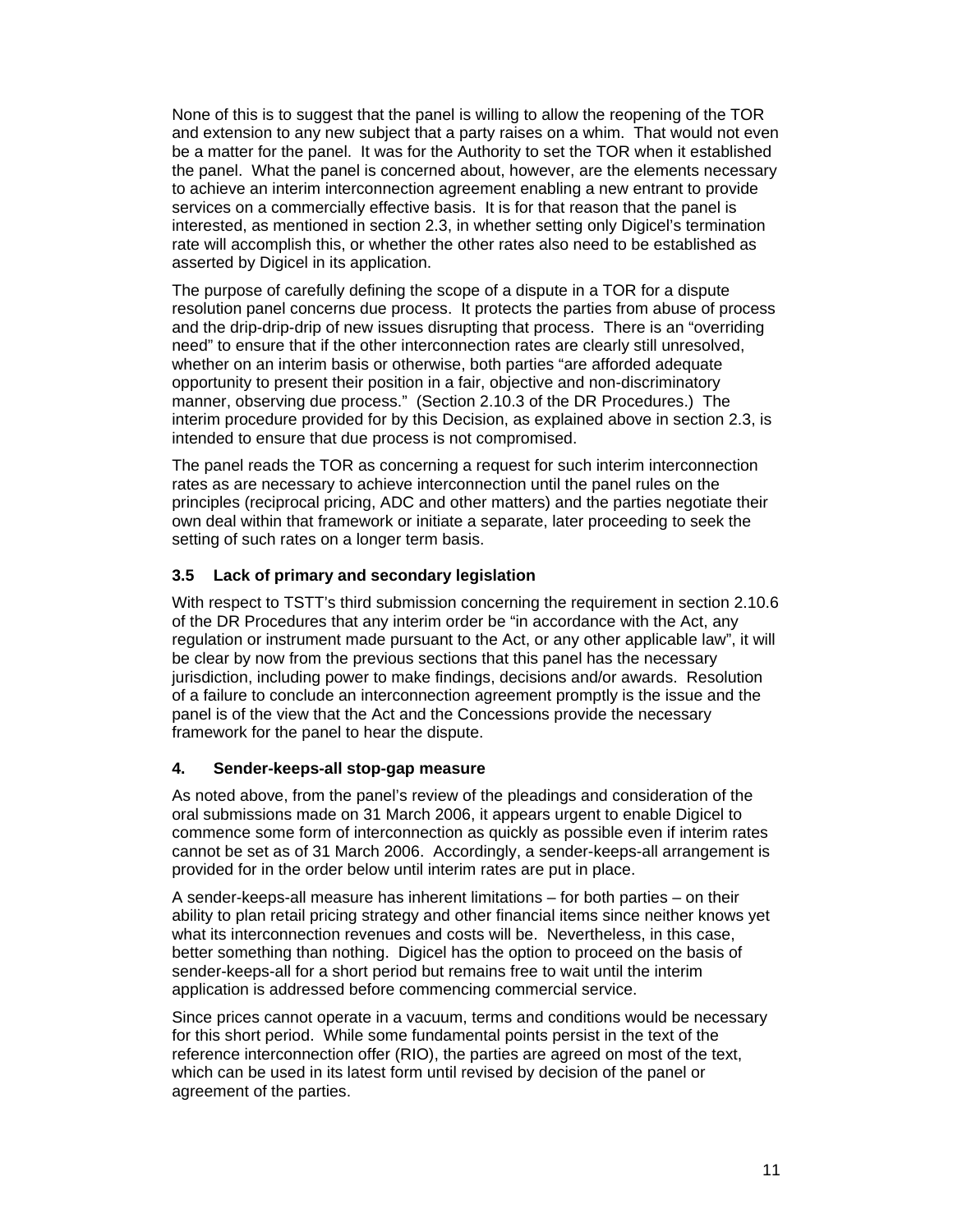## **Findings and decisions of the panel**

## **(briefly outlined orally to the parties on 31 March 2006)**

For the reasons explained in the pages preceding and after considering the written submissions of the parties and their oral submissions on 31 March 2006, the panel makes the following findings and decisions pursuant to the dispute resolution process established by the Authority under the Act:

- 1. The Authority has established a dispute resolution process under the Act and as referred to in the Concessions, and it is set forth in the DR Procedures.
- 2. The panel has jurisdiction to hear Digicel's application under the DR Procedures.
- 3. The panel can make awards (i.e., findings or decisions upon submissions) in this arbitration.
- 4. The panel does not grant Digicel's application for interim rates dated 24 March 2006.
- 5. The following measures shall apply to enable immediate interconnection
	- a. Until otherwise agreed by the parties, decided by the panel or directed by the Authority, and subject to paragraph c below, the principle of senderkeeps-all shall apply to all services between the parties, which shall not be adjusted by retroactive effect of any decision made at the hearing addressing Digicel's application for interim interconnection rates.
	- b. With respect to terms and conditions, the most recent draft reference interconnection offer (RIO), including all of its appendices, annexes and the like, on the table between the parties shall apply while the senderkeeps-all principle applies. Unless a party notifies that a more recent version exists, this shall be the version emailed by Ms. Debra Bharath to the panel with copy to the parties on Friday 31 March 2006 according to the Chairman's electronic record of receipt.
	- c. To the extent that the parties have already reached consensus on prices for any interconnection services and agree that such prices shall apply to such services instead of a sender-keeps-all arrangement, such prices shall apply as agreed.
	- d. The parties are encouraged to meet on Monday 3 April 2006 or as soon thereafter as possible to seek to identify such prices.

The panel makes the following further procedural directions:

- 6. On or before 17:00hrs on Monday 10 April 2006, the parties shall exchange written submissions and witness statements (simultaneously provided to the panel) addressing:
	- a. what interconnection services require interim rates to enable each to provide services to customers on an effective commercial basis;
	- b. what those rates should be; and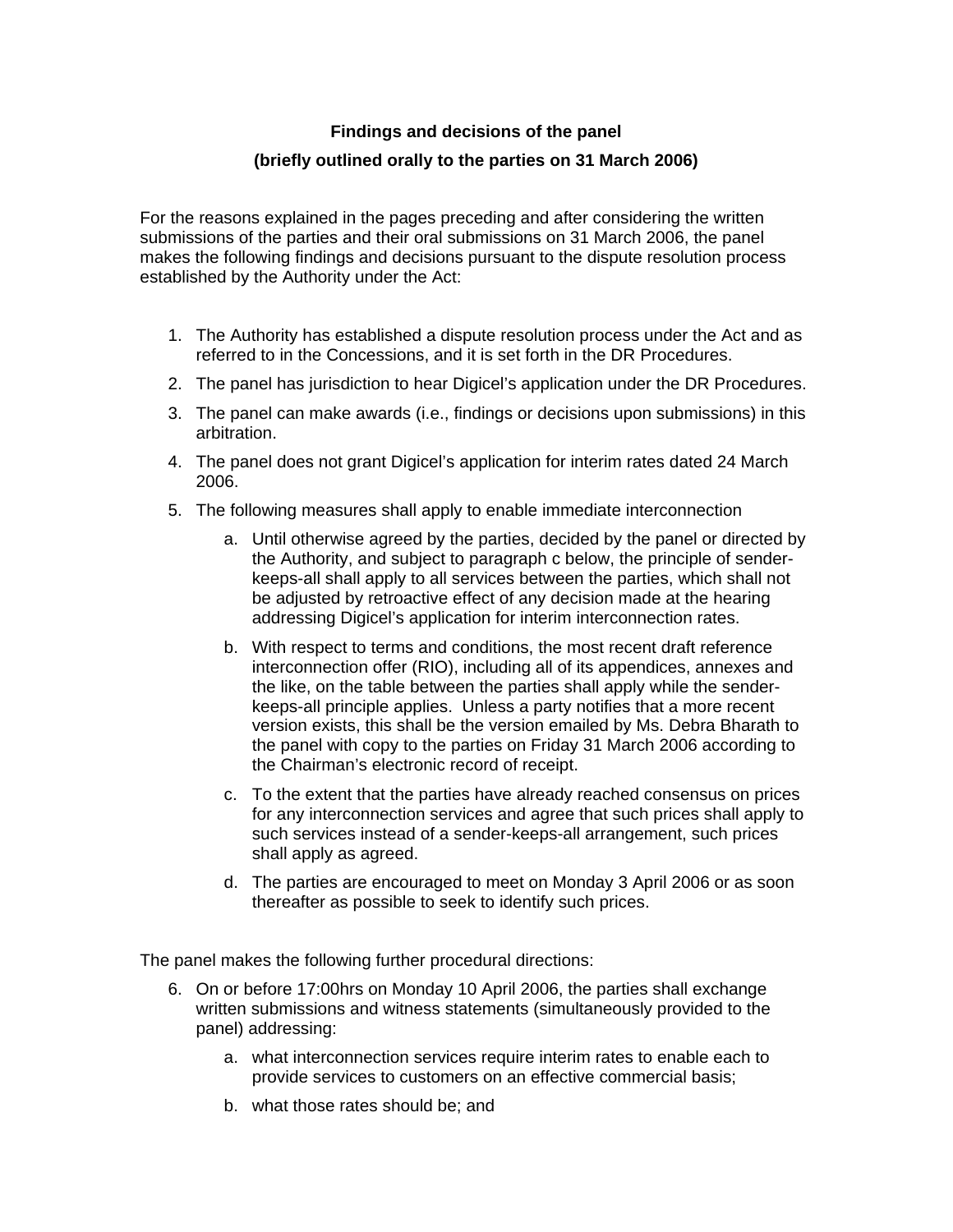- c. why those rates should or should not be set on an interim basis at this time instead of after the final hearing (agreed for 22-26 May 2006) of the other matters on the List of Issues.
- 7. During Tuesday 11 April 2006:
	- a. the expert witnesses shall meet (with or without the parties) to identify points of agreement and to narrow issues; and
	- b. the parties shall meet to endeavour to present the proposed interim rates in a format enabling the two positions to be compared one against the other, and to agree on any other points they can identify.
- 8. The parties shall ensure that the persons present at meetings referred to in paragraph 7 above shall have the authority necessary to negotiate changes to their positions. The parties shall record the names of the persons present and the duration of the meetings and provide this information to the panel by the end of the day, including any points agreed or concessions made.
- 9. On or before 17:00hrs Thursday 13 April 2006, the parties shall exchange responses to each's written submissions and expert witness responses to the expert witness statements (simultaneously provided to the panel).
- 10. A hearing on the application for interim rates will be held on Tuesday 18 April 2006 at 09:00hrs. The panel secretary shall inform the parties of the location.
- 11. The parties shall ensure that all of the materials submitted pursuant to this direction are presented in a form that is coherent and accessible to facilitate the understanding of the reader.
- 12. Panel expert
	- a. The panel may appoint an expert to assist it in assessing the parties' submissions.
	- b. If the panel appoints an expert, it will consult with the parties to ensure that there is no prior or existing relationship giving rise to a conflict of interest.
	- c. To facilitate and accelerate review by such an expert the parties are requested to email to the panel:
		- i. Digicel: electronic versions of its Complaint and Reply and consultant reports that were exhibited thereto; and
		- ii. TSTT: electronic versions of its Response and consultant report that was exhibited thereto.